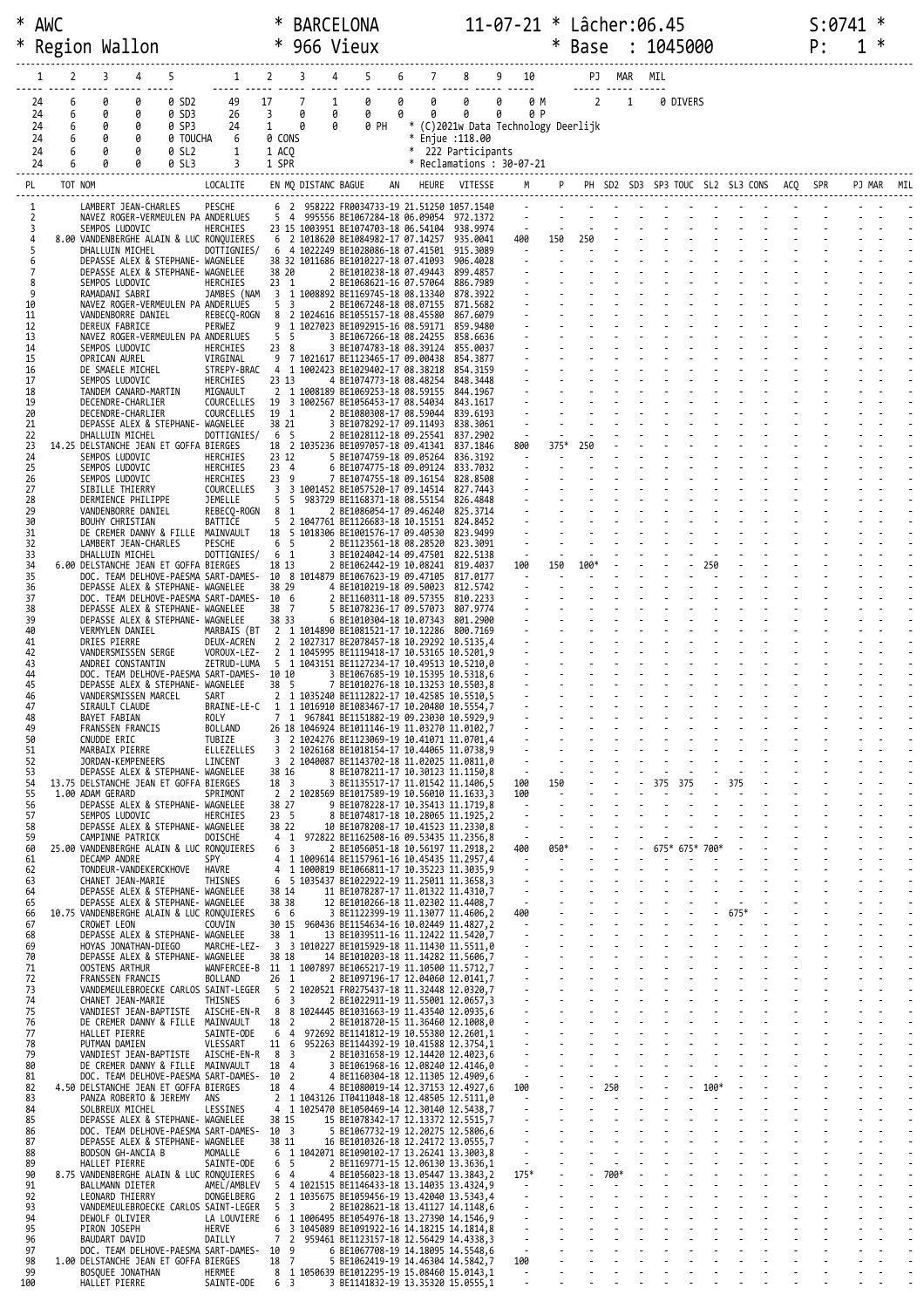| ⋇  | <b>AWC</b>    |          | NM∆<br>RVBL         |    |       |         | ∙07∆″ |      |                                          |  |     |        |
|----|---------------|----------|---------------------|----|-------|---------|-------|------|------------------------------------------|--|-----|--------|
| -≭ | Region Wallon |          | 966<br>Vieux        |    |       |         |       | Base | 1045000                                  |  |     | ~      |
| DI | TOT NOM       | LOCALITE | EN MO DISTANC BAGUE | AN | HEURE | VITESSE |       |      | M P PH SD2 SD3 SP3 TOUC SL2 SL3 CONS ACQ |  | SPR | PJ MAR |

| PL         | TOT NOM |                                                                                | LOCALITE                       |                                   | EN MQ DISTANC BAGUE |                                                                                                       |  |                                                                                                    |                |               |                            |  |  |  |
|------------|---------|--------------------------------------------------------------------------------|--------------------------------|-----------------------------------|---------------------|-------------------------------------------------------------------------------------------------------|--|----------------------------------------------------------------------------------------------------|----------------|---------------|----------------------------|--|--|--|
| 101        |         | 1.00 CARO JEAN-MARC                                                            | VERVIERS                       |                                   |                     |                                                                                                       |  |                                                                                                    |                |               |                            |  |  |  |
| 102<br>103 |         | DE CREMER DANNY & FILLE MAINVAULT 18 12<br>SEMPOS LUDOVIC                      | HERCHIES                       |                                   |                     |                                                                                                       |  |                                                                                                    |                |               |                            |  |  |  |
| 104<br>105 |         | DECAMP ANDRE<br>DE CREMER DANNY & FILLE MAINVAULT                              | SPY                            |                                   |                     |                                                                                                       |  |                                                                                                    |                |               |                            |  |  |  |
| 106<br>107 |         | CAMPINNE PATRICK<br>DEPASSE ALEX & STEPHANE- WAGNELEE                          | DOISCHE                        |                                   |                     |                                                                                                       |  |                                                                                                    |                |               |                            |  |  |  |
| 108<br>109 |         | OOSTENS ARTHUR<br>SEMPOS LUDOVIC                                               | WANFERCEE-B 11 7<br>HERCHIES   |                                   |                     |                                                                                                       |  |                                                                                                    |                |               |                            |  |  |  |
| 110<br>111 |         | LAMBERT JEAN-CHARLES<br>LAMBERT JACQUES                                        | PESCHE<br>FAUROEULX            |                                   |                     |                                                                                                       |  |                                                                                                    |                |               |                            |  |  |  |
| 112<br>113 |         | SCHUR-STARYK<br>DECENDRE-CHARLIER                                              | DONMARTIN<br>COURCELLES        | 19 6                              |                     |                                                                                                       |  |                                                                                                    |                |               |                            |  |  |  |
| 114<br>115 |         | STEENHAUT ANDRE<br>IMBRECHT GERMAIN & NICOL BORNIVAL                           | BASSILLY                       |                                   |                     |                                                                                                       |  |                                                                                                    |                |               |                            |  |  |  |
| 116        |         | HOSSELET BENOIT                                                                | FRAIRE                         |                                   |                     |                                                                                                       |  |                                                                                                    |                |               |                            |  |  |  |
| 117<br>118 |         | REGNIER YVON<br>MARCHAL JEAN MARIE                                             | PESCHE<br>HABAY                |                                   |                     |                                                                                                       |  |                                                                                                    |                |               |                            |  |  |  |
| 119<br>120 |         | DE SMAELE MICHEL<br>1.00 DELSTANCHE JEAN ET GOFFA BIERGES                      | STREPY-BRAC 4 4                |                                   |                     |                                                                                                       |  |                                                                                                    |                |               |                            |  |  |  |
| 121<br>122 |         | HONOREZ FRANTZ & ARMAND GIVRY<br>DEPASSE ALEX & STEPHANE- WAGNELEE             |                                |                                   |                     |                                                                                                       |  |                                                                                                    |                |               |                            |  |  |  |
| 123<br>124 |         | HENRY LEON<br>REGNIER JEAN-CHARLES                                             | NANDRIN<br>PESCHE              |                                   |                     |                                                                                                       |  |                                                                                                    |                |               |                            |  |  |  |
| 125<br>126 |         | ROCHART ROGER<br>DECOURRIERE RAYMOND                                           | PERONNES-LE                    |                                   |                     | QUEVAUCAMPS 2 1 1002283 BE1019896-16 16.27223 17.2046,1                                               |  |                                                                                                    |                |               |                            |  |  |  |
| 127<br>128 |         | VANDENBORRE DANIEL<br>BALLMANN DIETER                                          | REBECQ-ROGN 8 4<br>AMEL/AMBLEV |                                   |                     |                                                                                                       |  |                                                                                                    |                |               |                            |  |  |  |
| 129<br>130 |         | DEPASSE ALEX & STEPHANE- WAGNELEE<br>L'HOEST PATRICK                           | VILLERS L'E 8                  |                                   |                     |                                                                                                       |  |                                                                                                    |                |               |                            |  |  |  |
| 131<br>132 |         | DERMONNE ALAIN                                                                 |                                |                                   |                     | FROIDCHAPEL 14 1 969717 BE1108397-19 16.12590 17.4705,2                                               |  |                                                                                                    |                |               |                            |  |  |  |
| 133        |         | SENZEE JEAN-PIERRE<br>BREUSE DAVID                                             | STREPY-BRAC<br>THIEUSIE        |                                   |                     |                                                                                                       |  |                                                                                                    |                |               |                            |  |  |  |
| 134<br>135 |         | SOLBREUX MICHEL<br>DE CREMER DANNY & FILLE MAINVAULT                           | LESSINES                       |                                   |                     |                                                                                                       |  |                                                                                                    |                |               |                            |  |  |  |
| 136<br>137 |         | SEMPOS LUDOVIC<br>BAUDART DAVID                                                | HERCHIES<br>DAILLY             |                                   |                     |                                                                                                       |  |                                                                                                    |                |               |                            |  |  |  |
| 138<br>139 |         | 12.81 VANDENBERGHE ALAIN & LUC RONQUIERES<br>PUTMAN DAMIEN                     | VLESSART                       |                                   |                     |                                                                                                       |  |                                                                                                    |                |               |                            |  |  |  |
| 140<br>141 |         | CROWET LEON<br>OPRICAN AUREL                                                   | COUVIN<br>VIRGINAL             |                                   |                     |                                                                                                       |  |                                                                                                    |                |               |                            |  |  |  |
| 142<br>143 |         | CROWET LEON<br>VANDENBORRE DANIEL                                              | COUVIN<br>REBECQ-ROGN          |                                   |                     |                                                                                                       |  |                                                                                                    |                |               |                            |  |  |  |
| 144<br>145 |         | DECENDRE-CHARLIER<br>REGNIER G. & M.                                           | COURCELLES<br>PESCHE           |                                   |                     |                                                                                                       |  |                                                                                                    |                |               |                            |  |  |  |
| 146        |         | DENTENEER DANIEL                                                               | PERONNES-LE 1 1                |                                   |                     |                                                                                                       |  |                                                                                                    |                |               |                            |  |  |  |
| 147<br>148 |         | DECENDRE-CHARLIER<br>DELSTANCHE JEAN ET GOFFA BIERGES                          | COURCELLES 19 17               |                                   |                     |                                                                                                       |  |                                                                                                    |                |               |                            |  |  |  |
| 149<br>150 |         | REGNIER MICHEL<br>2.25 DELSTANCHE JEAN ET GOFFA BIERGES                        | COUVIN                         |                                   |                     |                                                                                                       |  |                                                                                                    |                |               |                            |  |  |  |
| 151<br>152 |         | JANSSIS MICHEL & NANCY<br>DEPASSE ALEX & STEPHANE- WAGNELEE                    | HODEIGE                        |                                   |                     |                                                                                                       |  |                                                                                                    |                |               |                            |  |  |  |
| 153<br>154 |         | BATTEUR JEAN-PAUL<br>DECENDRE-CHARLIER                                         | ESTAIMBOURG<br>COURCELLES      |                                   |                     |                                                                                                       |  |                                                                                                    |                |               |                            |  |  |  |
| 155<br>156 |         | BODSON GH-ANCIA B<br>OPRICAN AUREL                                             | MOMALLE<br>VIRGINAL            |                                   |                     |                                                                                                       |  |                                                                                                    |                |               |                            |  |  |  |
| 157<br>158 |         | SEMPOS LUDOVIC<br>HOOGSTOEL EDDY                                               | HERCHIES                       |                                   |                     | STREPY-BRAC 2 2 1002397 BE1017593-18 18.38410 19.3156,2                                               |  |                                                                                                    |                |               |                            |  |  |  |
| 159<br>160 |         | DECENDRE-CHARLIER                                                              | COURCELLES                     |                                   |                     |                                                                                                       |  |                                                                                                    |                |               |                            |  |  |  |
| 161        |         | CROWET LEON<br>PIRON JOSEPH                                                    | COUVIN<br>HERVE                | 6 6                               |                     | 2 BE1158490-19 19.42465 19.4239,8                                                                     |  |                                                                                                    |                |               |                            |  |  |  |
| 162<br>163 |         | CROWET LEON<br>DEPASSE ALEX & STEPHANE- WAGNELEE                               | COUVIN                         | 30 1<br>38 9                      |                     | 5 BE1154611-16 17.59320 19.4514,3<br>21 BE1078232-17 19.09220 19.5100,5                               |  |                                                                                                    |                |               |                            |  |  |  |
| 164<br>165 |         | DELSTANCHE JEAN ET GOFFA BIERGES<br>CAMPINNE PATRICK                           | DOISCHE                        | 18 5<br>4 <sub>2</sub>            |                     | 9 BE1104058-15 19.41506 19.5402,9<br>3 BE1163218-16 18.25536 19.5606,9                                |  |                                                                                                    |                |               |                            |  |  |  |
| 166<br>167 |         | DECOURRIERE RAYMOND<br>SCHUR-STARYK                                            | PERONNES-LE 2<br>DONMARTIN     | 8 6                               | $\overline{2}$      | 2 BE1015573-18 19.01340 20.0038,4<br>2 BE1090389-17 19.50000 20.0138,7                                |  |                                                                                                    |                |               |                            |  |  |  |
| 168<br>169 |         | CHANET JEAN-MARIE<br>MARIT CHRISTOPHE                                          | THISNES<br>CORROY-LE-G         | 6 <sub>4</sub>                    |                     | 3 BE1132660-16 19.50350 20.0232,2<br>3 1 1029128 BE1108697-15 19.48258 20.0816,2                      |  |                                                                                                    |                |               |                            |  |  |  |
| 170<br>171 |         | SIMON MICHEL<br>DOC. TEAM DELHOVE-PAESMA SART-DAMES- 10 7                      | OUENAST                        |                                   |                     | 6 2 1021815 BE1097702-18 19.42365 20.1135,4<br>7 BE1160350-18 19.40016 20.1740,7                      |  |                                                                                                    |                |               |                            |  |  |  |
| 172<br>173 |         | PUTMAN DAMIEN<br>D'HONDT BERNARD                                               | VLESSART<br>MALONNE            | 11 7                              |                     | 3 BE1144362-19 18.26067 20.2202,0<br>7 7 1003923 BE1160508-15 19.31110 20.2231,8                      |  |                                                                                                    |                |               |                            |  |  |  |
| 174<br>175 |         | LABOUREIX LUDOVIC                                                              | STREPY-BRAC 4 3                |                                   |                     | VAULX-LEZ-C 6 5 959318 BE1072791-17 18.36130 20.2319,1                                                |  |                                                                                                    |                |               |                            |  |  |  |
| 176        |         | DE SMAELE MICHEL<br>DEPASSE ALEX & STEPHANE- WAGNELEE                          |                                | 38 37                             |                     | 3 BE1029460-17 19.40267 20.3340,0<br>22 BE1010249-18 19.52190 20.3357,5                               |  |                                                                                                    |                |               |                            |  |  |  |
| 177<br>178 |         | HALLET PIERRE<br>PUTMAN DAMIEN                                                 | SAINTE-ODE<br>VLESSART         | 6 <sup>2</sup><br>11 <sub>5</sub> |                     | 4 BE1141827-19 19.09150 20.3938,1<br>4 BE1144367-19 18.47077 20.4303,0                                |  |                                                                                                    |                |               |                            |  |  |  |
| 179<br>180 |         | LAMBERT JEAN-CHARLES<br>BASSELET PERE & FILS                                   | PESCHE<br>HYON                 | 6 <sup>3</sup>                    |                     | 4 BE1162297-18 18.58190 20.4647,3<br>1 1 996391 NL1518332-17 19.54347 20.5520,4                       |  |                                                                                                    |                |               |                            |  |  |  |
| 181<br>182 |         | <b>BAUCHE ANDRE</b><br>BREUSE DAVID                                            | <b>BOTHEY</b><br>THIEUSIE      | 7 <sub>1</sub>                    |                     | 4 1 1013295 BE1155874-15 20.17170 20.5654,9<br>2 BE1516992-12 20.13077 21.0115,9                      |  |                                                                                                    |                |               |                            |  |  |  |
| 183<br>184 |         | PIERRE ROGER & DAVID<br>DECENDRE-CHARLIER                                      | COURCELLES 19 12               |                                   |                     | BOSSUT-GOTT 4 1 1040448 BE1136679-17 20.55384 21.0119,8<br>8 BE1056487-17 20.11526 21.0455,1          |  |                                                                                                    |                |               |                            |  |  |  |
| 185<br>186 |         | DERMIENCE PHILIPPE<br>CROWET VALERY                                            | JEMELLE<br>PESCHE              | 5 <sub>1</sub>                    |                     | 2 FR0419508-18 19.49432 21.0618,5<br>2 2 958129 BE1157470-17 19.25115 21.1346,8                       |  |                                                                                                    |                |               |                            |  |  |  |
| 187<br>188 |         | PUTMAN DAMIEN<br>PUTMAN DAMIEN                                                 | VLESSART<br>VLESSART           | $11 \quad 3$<br>11 2              |                     | 5 BE1144366-19 19.21227 21.1718,0<br>6 BE1102866-18 19.32497 21.2845,0                                |  |                                                                                                    |                |               |                            |  |  |  |
| 189<br>190 |         | <b>BAUWIN WILLY</b><br>DEPASSE ALEX & STEPHANE- WAGNELEE                       | FOOZ-AWANS                     |                                   |                     | 1 1 1042681 BE1145869-18 21.29541 21.3248,0<br>23 BE1010209-18 21.04149 21.4553,4                     |  |                                                                                                    |                |               |                            |  |  |  |
| 191        |         | ANDREI CONSTANTIN                                                              | ZETRUD-LUMA 5 2                | 38 26                             |                     | 2 BE1090556-18 21.50099 21.5228,6                                                                     |  |                                                                                                    |                |               | <b>Carl All Andre</b>      |  |  |  |
| 192<br>193 |         | VAN HASTEL FABRICE<br>DE CREMER DANNY & FILLE MAINVAULT                        |                                | 18 1                              |                     | FROIDCHAPEL 1 1 968337 BE9013947-13 20.19570 21.5546,7<br>7 BE1061927-16 21.29130 22.0235,0           |  |                                                                                                    |                |               |                            |  |  |  |
| 194<br>195 |         | LABOUREIX LUDOVIC<br>BONMARIAGE-MASSON                                         | VAULX-LEZ-C 6 6<br>OUFFET      |                                   |                     | 2 BE1069264-15 20.18320 22.0538,1<br>2 2 1018206 BE1154673-18 21.37475 22.1117,0                      |  | しょうきょうきょう きょうきょうきょう きょうきょうきょうきょうきょうきょうきょうきょうきょうきょう きょうきょう きょうきょう きょうきょう きょうきょうきょう きょうきょうきょう きょうきょう |                |               |                            |  |  |  |
| 196<br>197 |         | DAUMERIE-VERSPREET<br>NOVAK OLIVIER                                            | FRASNES-LEZ                    |                                   |                     | 3 1 1021010 BE1138483-19 21.56539 22.2653,1<br>MERBES-LE C 4 2 985436 BE1107849-19 21.17486 22.3215,9 |  |                                                                                                    | $\mathbb{Z}^2$ | $\mathcal{L}$ |                            |  |  |  |
| 198<br>199 |         | CROWET LEON<br>CROWET LEON                                                     | COUVIN<br>COUVIN               | 30 20<br>30 27                    |                     | 6 BE1151682-19 20.48090 22.3351,3<br>7 BE1151614-19 20.56160 22.4158,3                                |  |                                                                                                    |                |               |                            |  |  |  |
| 200<br>201 |         | CAMPINNE PATRICK<br>CROWET LEON                                                | DOISCHE<br>COUVIN              | 44<br>30 29                       |                     | 4 BE1036354-19 21.56226 05.4735,9<br>8 BE1151701-19 21.55480 06.0230,3                                |  |                                                                                                    |                |               |                            |  |  |  |
| 202<br>203 |         | DEPASSE ALEX & STEPHANE- WAGNELEE<br>DOC. TEAM DELHOVE-PAESMA SART-DAMES- 10 5 |                                | 38 31                             |                     | 24 BE1078229-17 06.35357 07.1714,2<br>8 BE1166514-18 06.43077 07.2046,8                               |  |                                                                                                    |                | $\sim 10$     | and the state of the state |  |  |  |
| 204        |         | BAUCHE ANDRE                                                                   | <b>BOTHEY</b>                  | $4 \overline{3}$                  |                     | 2 BE1170261-17 06.53203 07.3258,2                                                                     |  |                                                                                                    |                |               |                            |  |  |  |
| 205<br>206 |         | DOC. TEAM DELHOVE-PAESMA SART-DAMES- 10 1<br>DECENDRE-CHARLIER                 | COURCELLES                     | 19 9                              |                     | 9 BE1160367-18 07.02104 07.3949,5<br>9 BE1004085-18 07.34411 08.2743,6                                |  |                                                                                                    |                |               |                            |  |  |  |
| 207<br>208 |         | TRAMONTE MARIO<br>DECAMP ANDRE                                                 | SAINT-GEORG<br>SPY             |                                   | $4\quad 4$          | 2 1 1030732 BE1015931-19 08.18391 08.3629,2<br>3 BE1081664-18 08.05327 08.4946,6                      |  |                                                                                                    |                |               |                            |  |  |  |
| 209        |         | SPRUYT EDDY                                                                    | VIEUX-GENAP                    |                                   |                     | 5 1 1019273 BE1138111-17 08.39550 09.1204,5                                                           |  |                                                                                                    |                |               |                            |  |  |  |